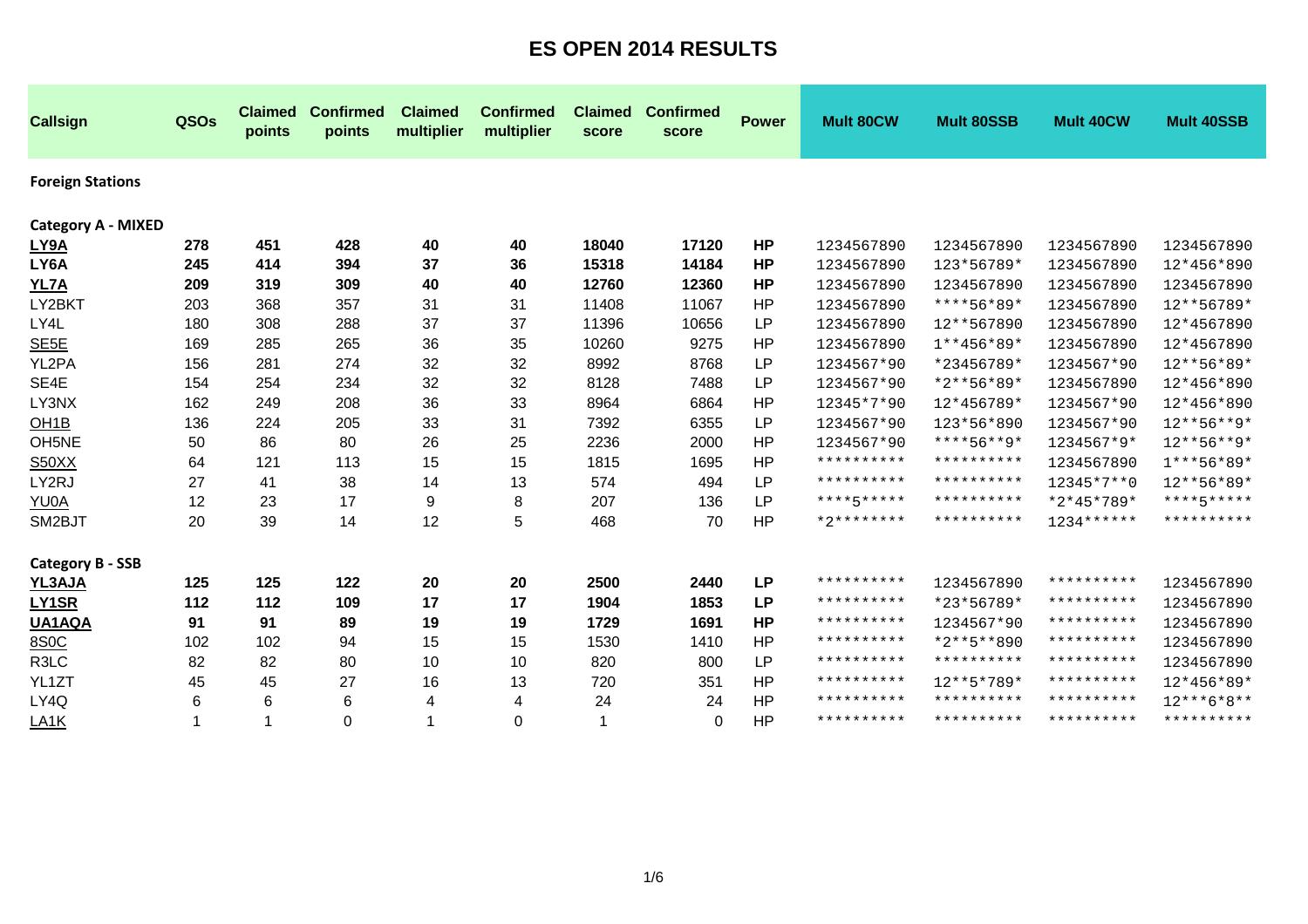| <b>Callsign</b>    | QSOs | <b>Claimed</b><br>points | <b>Confirmed</b><br>points | <b>Claimed</b><br>multiplier | <b>Confirmed</b><br>multiplier | <b>Claimed</b><br>score | <b>Confirmed</b><br>score | <b>Power</b> | <b>Mult 80CW</b> | <b>Mult 80SSB</b>   | <b>Mult 40CW</b> | Mult 40SSB |
|--------------------|------|--------------------------|----------------------------|------------------------------|--------------------------------|-------------------------|---------------------------|--------------|------------------|---------------------|------------------|------------|
| Category C - CW    |      |                          |                            |                              |                                |                         |                           |              |                  |                     |                  |            |
| LY3B               | 199  | 398                      | 378                        | 20                           | 20                             | 7960                    | 7560                      | <b>HP</b>    | 1234567890       | **********          | 1234567890       | ********** |
| LY5R               | 172  | 344                      | 334                        | 20                           | 20                             | 6880                    | 6680                      | <b>HP</b>    | 1234567890       | * * * * * * * * * * | 1234567890       | ********** |
| YL <sub>2QN</sub>  | 169  | 338                      | 316                        | 20                           | 20                             | 6760                    | 6320                      | <b>LP</b>    | 1234567890       | * * * * * * * * * * | 1234567890       | ********** |
| RA1AL              | 152  | 304                      | 288                        | 20                           | 20                             | 6080                    | 5760                      | <b>LP</b>    | 1234567890       | **********          | 1234567890       | ********** |
| LY2NK              | 154  | 308                      | 294                        | 19                           | 19                             | 5852                    | 5586                      | HP           | 1234567*90       | **********          | 1234567890       | ********** |
| 9A5Y               | 101  | 202                      | 172                        | 19                           | 19                             | 3838                    | 3268                      | HP           | 1234567*90       | **********          | 1234567890       | ********** |
| SP1AEN             | 96   | 192                      | 178                        | 19                           | 18                             | 3648                    | 3204                      | LP           | 12*4567*90       | **********          | 1234567890       | ********** |
| UA2FL              | 94   | 188                      | 176                        | 18                           | 18                             | 3384                    | 3168                      | LP           | 12345678*0       | **********          | 12345678*0       | ********** |
| SM6BSK             | 87   | 174                      | 166                        | 18                           | 18                             | 3132                    | 2988                      | <b>LP</b>    | 1234567**0       | **********          | 1234567890       | ********** |
| EW8OF              | 81   | 162                      | 158                        | 15                           | 15                             | 2430                    | 2370                      | HP           | $*2*45*7*9*$     | **********          | 1234567890       | ********** |
| RW3AI              | 82   | 164                      | 154                        | 15                           | 15                             | 2460                    | 2310                      | HP           | $*2*4567***$     | **********          | 1234567890       | ********** |
| LY5T               | 64   | 128                      | 126                        | 14                           | 14                             | 1792                    | 1764                      | LP           | ****567**0       | **********          | 1234567890       | ********** |
| YL2HB              | 70   | 140                      | 124                        | 15                           | 14                             | 2100                    | 1736                      | LP           | **345****0       | **********          | 1234567890       | ********** |
| LY2SA              | 49   | 98                       | 92                         | 18                           | 18                             | 1764                    | 1656                      | <b>HP</b>    | 1234567*90       | **********          | 1234567*90       | ********** |
| RA3NC              | 39   | 78                       | 74                         | 13                           | 13                             | 1014                    | 962                       | HP           | $*2***5*7***$    | **********          | 1234567890       | ********** |
| 9A2AJ              | 35   | 70                       | 66                         | 15                           | 14                             | 1050                    | 924                       | HP           | $*2**567*9*$     | **********          | 1234567*90       | ********** |
| DL5AXX             | 33   | 66                       | 62                         | 13                           | 13                             | 858                     | 806                       | HP           | $12***5***$      | **********          | 1234567890       | ********** |
| LY1EE              | 33   | 66                       | 56                         | 15                           | 14                             | 990                     | 784                       | LP           | 12*4567**0       | **********          | 12345*7**0       | ********** |
| OH <sub>2</sub> PM | 29   | 58                       | 56                         | 10                           | 10                             | 580                     | 560                       | HP           | 1234567890       | **********          | **********       | ********** |
| RW1CM              | 30   | 60                       | 54                         | 11                           | 9                              | 660                     | 486                       | <b>LP</b>    | **********       | **********          | 123456789*       | ********** |
| LY2F               | 25   | 50                       | 46                         | 9                            | 9                              | 450                     | 414                       | <b>HP</b>    | **********       | **********          | 1234567*90       | ********** |
| LZ3FM              | 19   | 38                       | 30                         | 10                           | 10                             | 380                     | 300                       | <b>LP</b>    | ****5*****       | **********          | 1234567*90       | ********** |
| LZ2CWW             | 16   | 32                       | 32                         | 9                            | 9                              | 288                     | 288                       | <b>LP</b>    | ****5*7***       | **********          | 12345*7**0       | ********** |
| SM5ALJ             | 21   | 42                       | 36                         | 8                            | 8                              | 336                     | 288                       | <b>HP</b>    | **********       | **********          | 1234567*9*       | ********** |
| HA3OU              | 16   | 32                       | 28                         | 9                            | 9                              | 288                     | 252                       | HP           | ****5*****       | **********          | 12345*7*90       | ********** |
| <b>UX7UN</b>       | 18   | 36                       | 28                         | 9                            | 8                              | 324                     | 224                       | <b>LP</b>    | **********       | **********          | 1234567**0       | ********** |
| YU7KW              | 14   | 28                       | 28                         | 8                            | 8                              | 224                     | 224                       | <b>HP</b>    | **********       | **********          | 12345*7*90       | ********** |
| DJ6TK              | 12   | 24                       | 22                         | 9                            | 8                              | 216                     | 176                       | <b>LP</b>    | **********       | **********          | 12345678**       | ********** |
| SM5CSS             | 13   | 26                       | 24                         | 8                            | 7                              | 208                     | 168                       | <b>LP</b>    | **********       | **********          | 1*345*7*90       | ********** |
| EU6AA              | 12   | 24                       | 20                         | $\overline{7}$               | 6                              | 168                     | 120                       | <b>LP</b>    | **********       | **********          | $12*45*7**0$     | ********** |
| US4IRT             | 12   | 24                       | 24                         | 5                            | 5                              | 120                     | 120                       | <b>HP</b>    | **********       | **********          | $*2*45*7**0$     | ********** |
| OH3GZ              | 10   | 20                       | 14                         | 8                            | 5                              | 160                     | 70                        | <b>HP</b>    | $1***5***0$      | **********          | $*23******$      | ********** |
| YO3GNF             | 8    | 16                       | 16                         | 4                            | 4                              | 64                      | 64                        | <b>HP</b>    | **********       | **********          | $*2*4**7**0$     | ********** |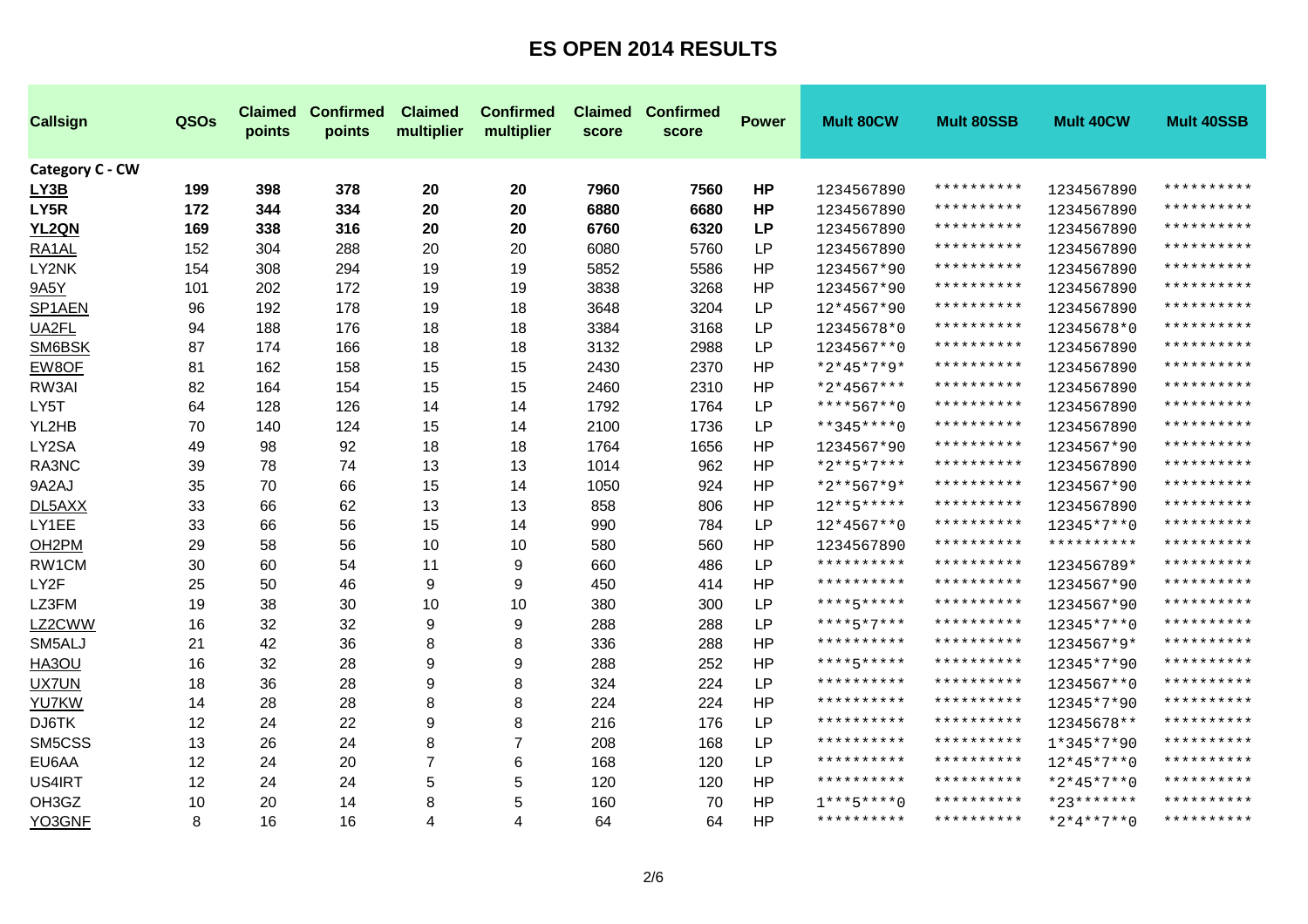| <b>Callsign</b>         | QSOs | <b>Claimed</b><br>points | <b>Confirmed</b><br>points | <b>Claimed</b><br>multiplier | <b>Confirmed</b><br>multiplier | <b>Claimed</b><br>score | <b>Confirmed</b><br>score | <b>Power</b> | <b>Mult 80CW</b> | <b>Mult 80SSB</b> | <b>Mult 40CW</b> | <b>Mult 40SSB</b> |
|-------------------------|------|--------------------------|----------------------------|------------------------------|--------------------------------|-------------------------|---------------------------|--------------|------------------|-------------------|------------------|-------------------|
| YU1EA                   | 4    | 8                        | 8                          | 3                            | 3                              | 24                      | 24                        | HP           | **********       | **********        | $12***7***$      | **********        |
| YU1FG                   | 3    | 6                        | 6                          | 3                            | 3                              | 18                      | 18                        | LP           | **********       | **********        | $*2**5*7***$     | **********        |
| LZ1FJ                   | 3    | 6                        | 6                          | $\overline{c}$               | $\overline{2}$                 | 12                      | 12                        | LP           | **********       | **********        | $*2**5****$      | **********        |
| RA3WVG                  |      | 2                        | $\overline{c}$             |                              |                                | $\overline{c}$          | 2                         | LP           | **********       | **********        | $***4******$     | **********        |
| WF4W                    | 5    | 10                       | $\overline{2}$             | $\overline{c}$               |                                | 20                      | 2                         | <b>HP</b>    | **********       | **********        | **********       | **********        |
| <b>Category D - QRP</b> |      |                          |                            |                              |                                |                         |                           |              |                  |                   |                  |                   |
| <u>LY5G</u>             | 112  | 180                      | 157                        | 37                           | 36                             | 6660                    | 5652                      | QRP          | 1234567890       | 123*56*890        | 1234567890       | 12**567890        |
| YL <sub>2</sub> CV      | 98   | 196                      | 188                        | 19                           | 19                             | 3724                    | 3572                      | QRP          | 1234567*90       | **********        | 1234567890       | **********        |
| YO4AAC                  | 11   | 22                       | 22                         | 5                            | 5                              | 110                     | 110                       | QRP          | **********       | **********        | $*2*45*7**0$     | **********        |
| <b>Category F - SWL</b> |      |                          |                            |                              |                                |                         |                           |              |                  |                   |                  |                   |
| SP7-003-24              | 97   | 174                      | 160                        | 32                           | 32                             | 5568                    | 5120                      | <b>SWL</b>   | 1234567890       | $***3*5***90$     | 1234567890       | 12*456*890        |
| OH2-836                 | 152  | 151                      | 133                        | 21                           | 20                             | 3171                    | 2660                      | <b>SWL</b>   | **********       | 1234567890        | **********       | 1234567890        |
| <b>SP4-208</b>          | 63   | 126                      | 116                        | 20                           | 19                             | 2520                    | 2204                      | <b>SWL</b>   | 1234567*90       | **********        | 1234567890       | **********        |
| R3A-847                 | 48   | 85                       | 62                         | 23                           | 18                             | 1955                    | 1116                      | SWL          | $*2*456***$      | **********        | 12*45678*0       | 12**5678**        |
| DL-P01-17291            | 11   | 22                       | 22                         | 5                            | 5                              | 110                     | 110                       | SWL          | **********       | **********        | $12*4***90$      | **********        |
| OK2-36355               | 5    | 5                        | $\overline{2}$             | 3                            | $\overline{2}$                 | 15                      | 4                         | SWL          | **********       | **********        | **********       | $*2***7***$       |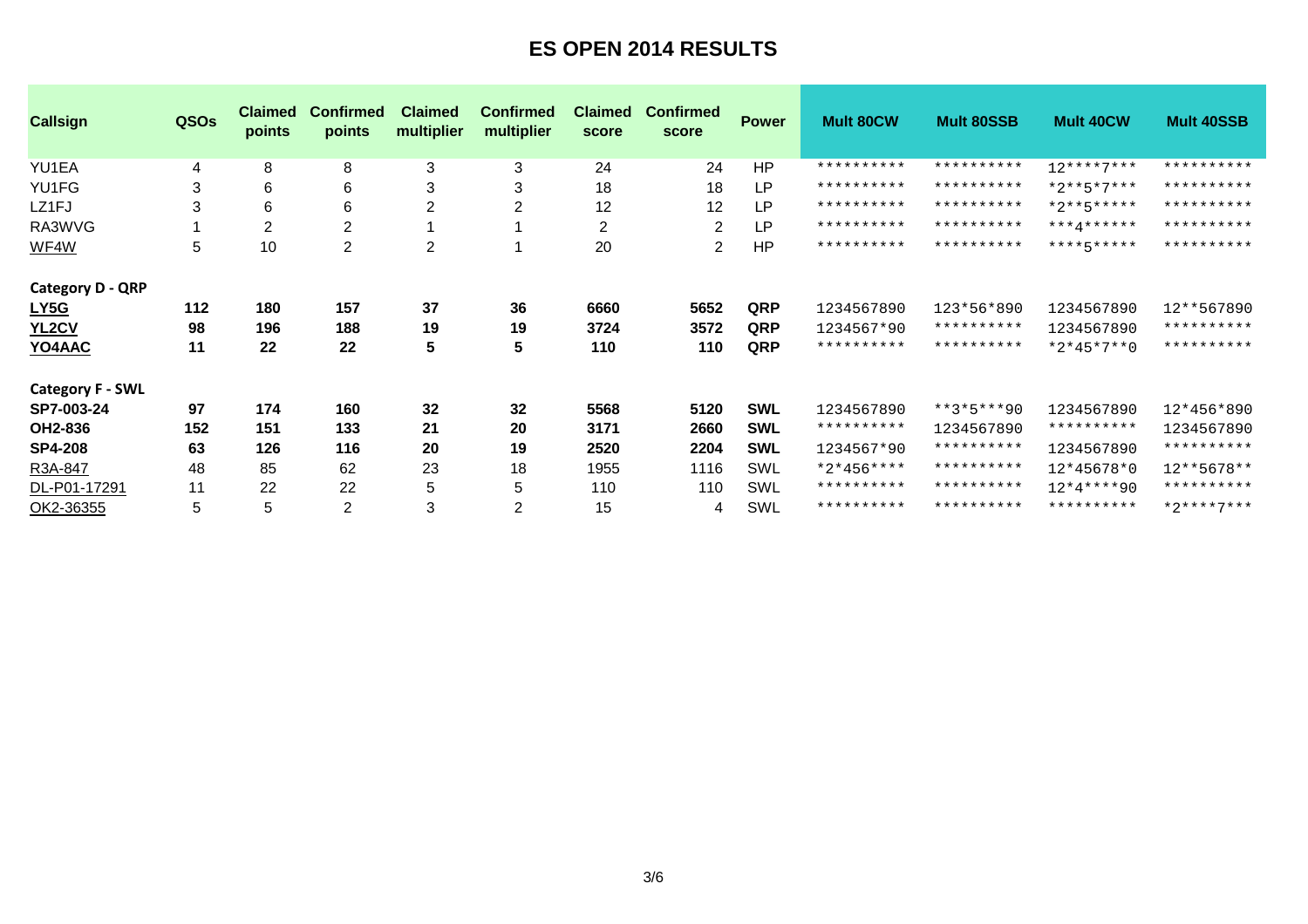| <b>Callsign</b>           | QSOs | <b>Claimed</b><br>points | <b>Confirmed</b><br>points | <b>Claimed</b><br>multiplier | <b>Confirmed</b><br>multiplier | <b>Claimed</b><br>score | <b>Confirmed</b><br>score | <b>Power</b> | <b>Mult 80CW</b> | <b>Mult 80SSB</b> | Mult 40CW  | <b>Mult 40SSB</b> |
|---------------------------|------|--------------------------|----------------------------|------------------------------|--------------------------------|-------------------------|---------------------------|--------------|------------------|-------------------|------------|-------------------|
| <b>ES Stations</b>        |      |                          |                            |                              |                                |                         |                           |              |                  |                   |            |                   |
| <b>Category A - MIXED</b> |      |                          |                            |                              |                                |                         |                           |              |                  |                   |            |                   |
| ES5TV                     | 514  | 888                      | 815                        | 36                           | 36                             | 31968                   | 29340                     | <b>HP</b>    | 1234*67890       | 1234*67890        | 1234*67890 | 1234*67890        |
| <b>ES7GM</b>              | 518  | 859                      | 800                        | 36                           | 36                             | 30924                   | 28800                     | <b>HP</b>    | 123456*890       | 123456*890        | 123456*890 | 123456*890        |
| ES2MC                     | 425  | 720                      | 709                        | 36                           | 36                             | 25920                   | 25524                     | <b>HP</b>    | 1*34567890       | 1*34567890        | 1*34567890 | 1*34567890        |
| ES1TU                     | 356  | 620                      | 591                        | 35                           | 35                             | 21700                   | 20685                     | HP           | *234567890       | *234567890        | *234567890 | *2345678*0        |
| ES2EZ                     | 382  | 627                      | 598                        | 36                           | 34                             | 22572                   | 20332                     | HP           | 1*34567890       | 1*34567890        | 1**4567890 | 1*3456789*        |
| <b>ESODJ</b>              | 373  | 613                      | 558                        | 36                           | 36                             | 22068                   | 20088                     | HP           | 123456789*       | 123456789*        | 123456789* | 123456789*        |
| ES2BH                     | 393  | 606                      | 565                        | 35                           | 35                             | 21210                   | 19775                     | <b>HP</b>    | 1*345678*0       | 1*34567890        | 1*34567890 | 1*34567890        |
| ES1WST/0                  | 269  | 500                      | 458                        | 34                           | 34                             | 17000                   | 15572                     | LP           | 123456789*       | 123*56789*        | 123456789* | 12*456789*        |
| ES <sub>2</sub> TI        | 204  | 303                      | 278                        | 36                           | 36                             | 10908                   | 10008                     | LP           | 1*34567890       | 1*34567890        | 1*34567890 | 1*34567890        |
| ES5QA                     | 264  | 341                      | 317                        | 31                           | 30                             | 10571                   | 9510                      | LP           | 123***78**       | 1234*67890        | 12*4*6789* | 1234*67890        |
| ES2NF                     | 202  | 315                      | 287                        | 33                           | 33                             | 10395                   | 9471                      | LP           | 1*34567890       | 1*34567890        | 1*34567890 | $1**456*89*$      |
| ES2DW                     | 150  | 268                      | 247                        | 21                           | 19                             | 5628                    | 4693                      | HP           | **3*5*****       | ********9*        | 1*345678** | 1*34567890        |
| ES2JL                     | 142  | 283                      | 232                        | 19                           | 18                             | 5377                    | 4176                      | HP           | 1*34567890       | **********        | 1*34567890 | **********        |
| ES4OJ                     | 119  | 213                      | 188                        | 16                           | 15                             | 3408                    | 2820                      | HP           | **********       | ********0*        | 123*56*890 | *2**56789*        |
| <b>Category B - SSB</b>   |      |                          |                            |                              |                                |                         |                           |              |                  |                   |            |                   |
| ES5GP                     | 325  | 325                      | 304                        | 18                           | 18                             | 5850                    | 5472                      | <b>HP</b>    | **********       | 1234*67890        | ********** | 1234*67890        |
| <b>ES8TJM</b>             | 300  | 300                      | 295                        | 18                           | 18                             | 5400                    | 5310                      | <b>LP</b>    | **********       | 1234567*90        | ********** | 1234567*90        |
| <b>ES6RMR</b>             | 266  | 266                      | 260                        | 18                           | 18                             | 4788                    | 4680                      | <b>LP</b>    | **********       | 12345*7890        | ********** | 12345*7890        |
| ES <sub>1</sub> LS        | 251  | 251                      | 235                        | 18                           | 18                             | 4518                    | 4230                      | LP           | **********       | *234567890        | ********** | *234567890        |
| ES6TX                     | 228  | 228                      | 222                        | 18                           | 18                             | 4104                    | 3996                      | LP           | **********       | 12345*7890        | ********** | 12345*7890        |
| ES4RAO                    | 226  | 226                      | 213                        | 18                           | 18                             | 4068                    | 3834                      | LP           | **********       | 123*567890        | ********** | 123*567890        |
| ES6PA                     | 209  | 209                      | 205                        | 18                           | 18                             | 3762                    | 3690                      | LP           | **********       | 12345*7890        | ********** | 12345*7890        |
| ES2IPA                    | 214  | 214                      | 195                        | 18                           | 18                             | 3852                    | 3510                      | <b>HP</b>    | **********       | 1*34567890        | ********** | 1*34567890        |
| ES5MG                     | 181  | 181                      | 171                        | 18                           | 18                             | 3258                    | 3078                      | LP           | **********       | 1234*67890        | ********** | 1234*67890        |
| ES3GX                     | 149  | 149                      | 145                        | 18                           | 18                             | 2682                    | 2610                      | LP           | **********       | 12*4567890        | ********** | 12*4567890        |
| ES2BOB                    | 160  | 160                      | 145                        | 17                           | 17                             | 2720                    | 2465                      | HP           | **********       | 1*34567890        | ********** | 1*3456789*        |
| ES5RIM                    | 122  | 122                      | 115                        | 17                           | 17                             | 2074                    | 1955                      | HP           | **********       | 1234*67890        | ********** | 12*4*67890        |
| ES5EX                     | 100  | 100                      | 88                         | 16                           | 16                             | 1600                    | 1408                      | LP           | **********       | 1234*67890        | ********** | 1234*6*89*        |
| ES8AY                     | 88   | 88                       | 77                         | 18                           | 16                             | 1584                    | 1232                      | <b>LP</b>    | **********       | *234567*90        | ********** | 123456**90        |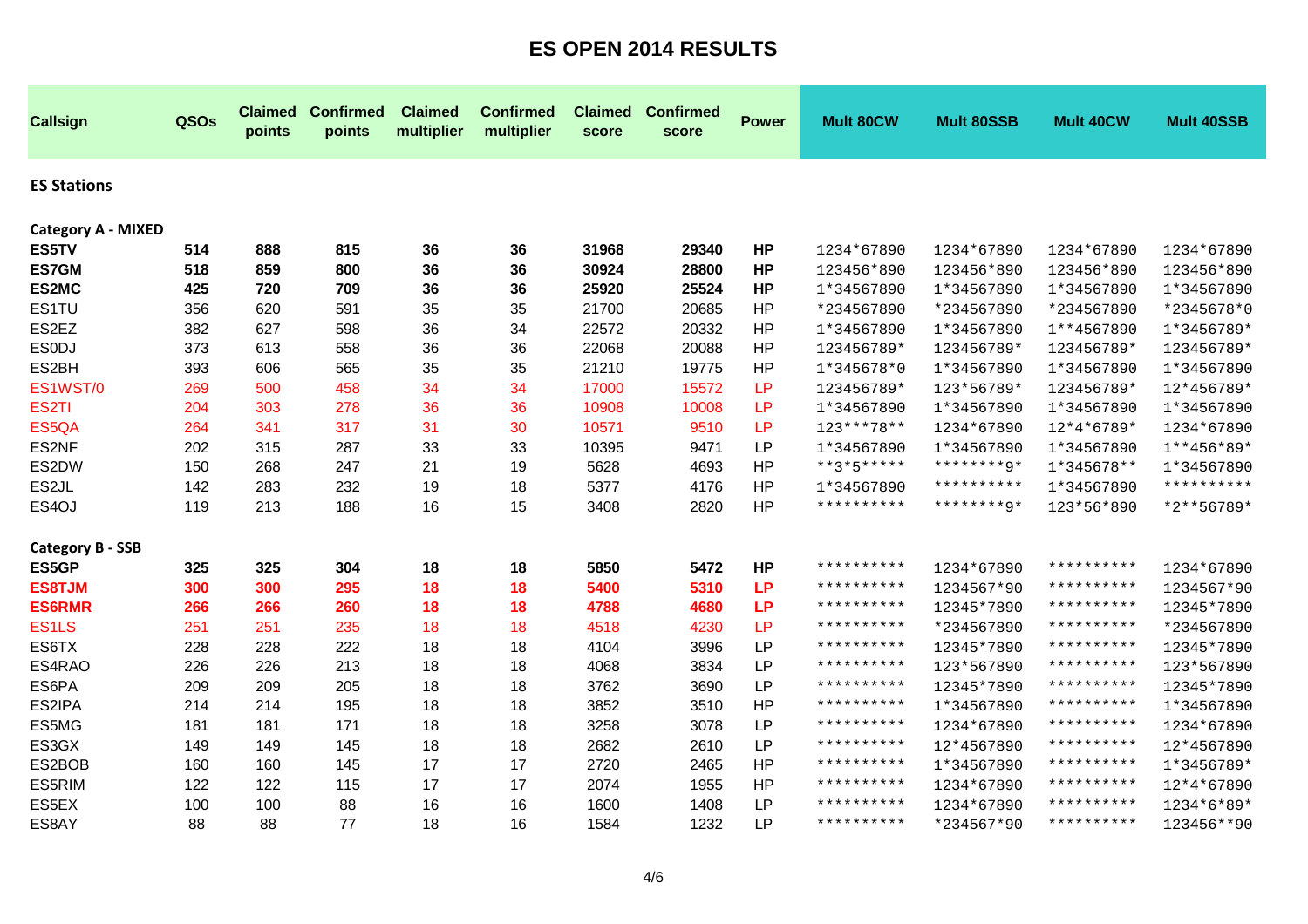| <b>Callsign</b>                    | QSOs | <b>Claimed</b><br>points | <b>Confirmed</b><br>points | <b>Claimed</b><br>multiplier | <b>Confirmed</b><br>multiplier | <b>Claimed</b><br>score | <b>Confirmed</b><br>score | <b>Power</b> | Mult 80CW           | <b>Mult 80SSB</b> | <b>Mult 40CW</b> | <b>Mult 40SSB</b> |
|------------------------------------|------|--------------------------|----------------------------|------------------------------|--------------------------------|-------------------------|---------------------------|--------------|---------------------|-------------------|------------------|-------------------|
| ES2ADF                             | 120  | 120                      | 118                        | 10                           | 10                             | 1200                    | 1180                      | HP           | **********          | 1*34567890        | **********       | ********9*        |
| ES1OV/3                            | 116  | 116                      | 111                        | 9                            | 9                              | 1044                    | 999                       | <b>LP</b>    | **********          | 12*4567890        | **********       | **********        |
| ES8BJP                             | 130  | 130                      | 119                        | 8                            | 8                              | 1040                    | 952                       | <b>LP</b>    | **********          | 1234567**0        | **********       | **********        |
| ES3RFL                             | 53   | 53                       | 48                         | 17                           | 16                             | 901                     | 768                       | <b>LP</b>    | **********          | 12*4567890        | **********       | 12**56789*        |
| ES8EF                              | 46   | 48                       | 44                         | 16                           | 15                             | 768                     | 660                       | <b>LP</b>    | $1***6***$          | 123*567*90        | **********       | *23456****        |
| ES3ACV                             | 55   | 55                       | 41                         | 17                           | 14                             | 935                     | 574                       | HP           | **********          | *2*45*7890        | **********       | 12*456*89*        |
| ES8SX                              | 68   | 68                       | 65                         | 8                            | 8                              | 544                     | 520                       | <b>LP</b>    | **********          | **********        | **********       | 1234567*9*        |
| ES3BQ                              | 31   | 31                       | 31                         | 11                           | 11                             | 341                     | 341                       | LP           | **********          | *2**567890        | **********       | $12***56***$      |
| ES2PKW                             | 33   | 33                       | 27                         | 12                           | 10                             | 396                     | 270                       | <b>LP</b>    | **********          | 1**4567890        | **********       | $***+5***9*$      |
| Category C - CW                    |      |                          |                            |                              |                                |                         |                           |              |                     |                   |                  |                   |
| <b>ES5EP</b>                       | 289  | 578                      | 566                        | 18                           | 18                             | 10404                   | 10188                     | <b>LP</b>    | 1234*67890          | **********        | 1234*67890       | **********        |
| ES4RD                              | 292  | 584                      | 558                        | 18                           | 18                             | 10512                   | 10044                     | <b>HP</b>    | 123*567890          | **********        | 123*567890       | **********        |
| ES4RX                              | 285  | 570                      | 530                        | 18                           | 18                             | 10260                   | 9540                      | <b>HP</b>    | 123*567890          | **********        | 123*567890       | **********        |
| ES <sub>1</sub> OX                 | 270  | 540                      | 520                        | 18                           | 18                             | 9720                    | 9360                      | LP           | *234567890          | **********        | *234567890       | **********        |
| <b>ES7MA</b>                       | 250  | 500                      | 476                        | 18                           | 18                             | 9000                    | 8568                      | LP           | 123456*890          | **********        | 123456*890       | **********        |
| ES3CC                              | 255  | 510                      | 442                        | 18                           | 18                             | 9180                    | 7956                      | HP           | 12*4567890          | **********        | 12*4567890       | **********        |
| ES1CN                              | 243  | 486                      | 438                        | 18                           | 18                             | 8748                    | 7884                      | <b>LP</b>    | *234567890          | **********        | *234567890       | **********        |
| ES6CO                              | 234  | 468                      | 428                        | 18                           | 18                             | 8424                    | 7704                      | <b>LP</b>    | 12345*7890          | **********        | 12345*7890       | **********        |
| ES8DH                              | 221  | 442                      | 408                        | 18                           | 18                             | 7956                    | 7344                      | LP           | 1234567*90          | **********        | 1234567*90       | **********        |
| ES3BM                              | 207  | 414                      | 380                        | 18                           | 18                             | 7452                    | 6840                      | <b>LP</b>    | 12*4567890          | **********        | 12*4567890       | **********        |
| ES5DB                              | 194  | 388                      | 362                        | 18                           | 18                             | 6984                    | 6516                      | <b>LP</b>    | 1234*67890          | **********        | 1234*67890       | **********        |
| ES6DO                              | 180  | 360                      | 348                        | 17                           | 17                             | 6120                    | 5916                      | <b>LP</b>    | 12345*7890          | **********        | 12345**890       | **********        |
| ES3RY                              | 100  | 200                      | 198                        | 17                           | 17                             | 3400                    | 3366                      | <b>LP</b>    | 12*4567*90          | **********        | 12*4567890       | **********        |
| ES2LR                              | 69   | 138                      | 132                        | 13                           | 13                             | 1794                    | 1716                      | <b>LP</b>    | $1*3*5*7***$        | **********        | 1*34567890       | **********        |
| ES3HZ                              | 20   | 40                       | 36                         | 18                           | 18                             | 720                     | 648                       | LP           | 12*4567890          | **********        | 12*4567890       | **********        |
| ES3RF                              | 26   | 52                       | 48                         | $\overline{7}$               | $\overline{7}$                 | 364                     | 336                       | <b>LP</b>    | 12*45*7*90          | **********        | **********       | **********        |
| <b>Category D - Multi Operator</b> |      |                          |                            |                              |                                |                         |                           |              |                     |                   |                  |                   |
| ES9C                               | 326  | 539                      | 507                        | 36                           | 36                             | 19404                   | 18252                     | <b>LP</b>    | 12345678*0          | 12345678*0        | 12345678*0       | 12345678*0        |
| ES9B                               | 286  | 286                      | 270                        | 18                           | 18                             | 5148                    | 4860                      | <b>HP</b>    | **********          | 12345678*0        | **********       | 12345678*0        |
| <b>ES1TP/2</b>                     | 187  | 187                      | 176                        | 18                           | 18                             | 3366                    | 3168                      | <b>LP</b>    | * * * * * * * * * * | 1*34567890        | **********       | 1*34567890        |
| ES5YG                              | 150  | 150                      | 143                        | 17                           | 16                             | 2550                    | 2288                      | <b>LP</b>    | **********          | 123**6789*        | **********       | 1234*67890        |